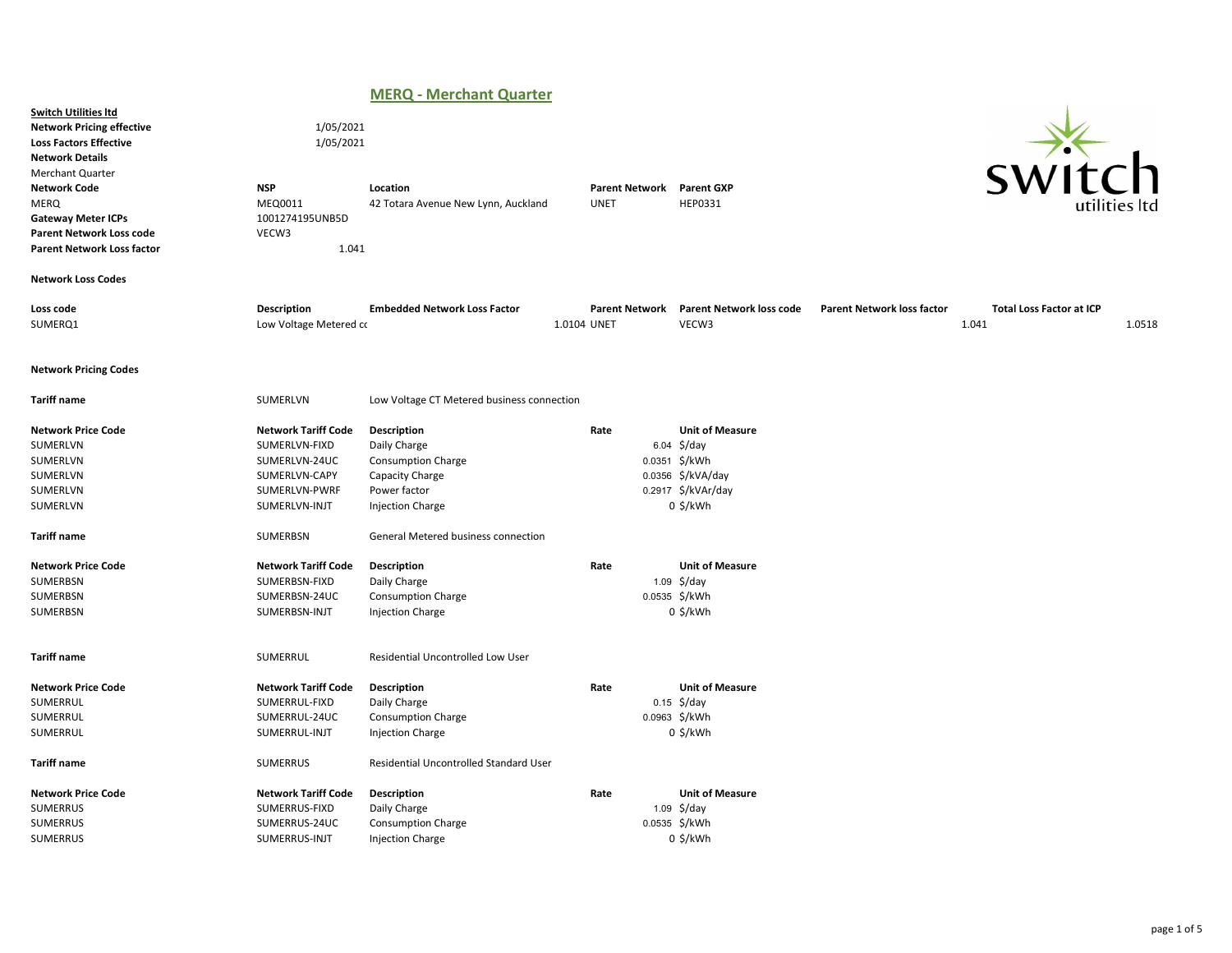## PINE - The Pines

| <b>Switch Utilities Itd</b><br><b>Network Pricing effective</b><br><b>Loss Factors Effective</b><br><b>Network Details</b><br>The Pines<br><b>Network Code</b><br>PINE<br><b>Gateway Meter ICPs</b><br><b>Parent Network Loss code</b><br><b>Parent Network Loss factor</b> | 1/05/2021<br>1/05/2021<br><b>NSP</b><br>PIN0011<br>1001294530UNF71<br>VECW3<br>1.041 | Location<br>25 Bute Road, Browns Bay, Auckland 0630                                 | <b>Parent Network</b><br><b>UNET</b> | <b>Parent GXP</b><br>ALB0331                                                     |                                   | <b>SW11</b>                              | h<br>utilities ltc |
|-----------------------------------------------------------------------------------------------------------------------------------------------------------------------------------------------------------------------------------------------------------------------------|--------------------------------------------------------------------------------------|-------------------------------------------------------------------------------------|--------------------------------------|----------------------------------------------------------------------------------|-----------------------------------|------------------------------------------|--------------------|
| <b>Network Loss Codes</b>                                                                                                                                                                                                                                                   |                                                                                      |                                                                                     |                                      |                                                                                  |                                   |                                          |                    |
| Loss code<br>SUPINE1                                                                                                                                                                                                                                                        | <b>Description</b><br>Low Voltage Metered co                                         | <b>Embedded Network Loss Factor</b>                                                 | <b>Parent Network</b><br>1.0104 UNET | <b>Parent Network loss code</b><br>VECW3                                         | <b>Parent Network loss factor</b> | <b>Total Loss Factor at ICP</b><br>1.041 | 1.0518             |
| <b>Network Pricing Codes</b>                                                                                                                                                                                                                                                |                                                                                      |                                                                                     |                                      |                                                                                  |                                   |                                          |                    |
| <b>Tariff name</b>                                                                                                                                                                                                                                                          | <b>SUPINBSN</b>                                                                      | General Metered business connection                                                 |                                      |                                                                                  |                                   |                                          |                    |
| <b>Network Price Code</b><br><b>SUPINBSN</b><br>SUPINBSN<br>SUPINBSN                                                                                                                                                                                                        | <b>Network Tariff Code</b><br>SUPINBSN-FIXD<br>SUPINBSN-24UC<br>SUPINBSN-INJT        | Description<br>Daily Charge<br><b>Consumption Charge</b><br><b>Injection Charge</b> | Rate                                 | <b>Unit of Measure</b><br>1.09 $\frac{2}{3}$ /day<br>0.0535 \$/kWh<br>$0$ \$/kWh |                                   |                                          |                    |
| <b>Tariff name</b>                                                                                                                                                                                                                                                          | SUPINRUL                                                                             | Residential Uncontrolled Low User                                                   |                                      |                                                                                  |                                   |                                          |                    |
| <b>Network Price Code</b><br>SUPINRUL<br>SUPINRUL<br>SUPINRUL                                                                                                                                                                                                               | <b>Network Tariff Code</b><br>SUPINRUL-FIXD<br>SUPINRUL-24UC<br>SUPINRUL-INJT        | Description<br>Daily Charge<br><b>Consumption Charge</b><br><b>Injection Charge</b> | Rate                                 | <b>Unit of Measure</b><br>$0.15 \frac{\xi}{day}$<br>0.0963 \$/kWh<br>$0$ \$/kWh  |                                   |                                          |                    |
| <b>Tariff name</b>                                                                                                                                                                                                                                                          | <b>SUPINRUS</b>                                                                      | Residential Uncontrolled Standard User                                              |                                      |                                                                                  |                                   |                                          |                    |
| <b>Network Price Code</b><br><b>SUPINRUS</b><br><b>SUPINRUS</b><br><b>SUPINRUS</b>                                                                                                                                                                                          | <b>Network Tariff Code</b><br>SUPINRUS-FIXD<br>SUPINRUS-24UC<br>SUPINRUS-INJT        | Description<br>Daily Charge<br><b>Consumption Charge</b><br><b>Injection Charge</b> | Rate                                 | <b>Unit of Measure</b><br>$1.09$ \$/day<br>0.0535 \$/kWh<br>$0$ \$/kWh           |                                   |                                          |                    |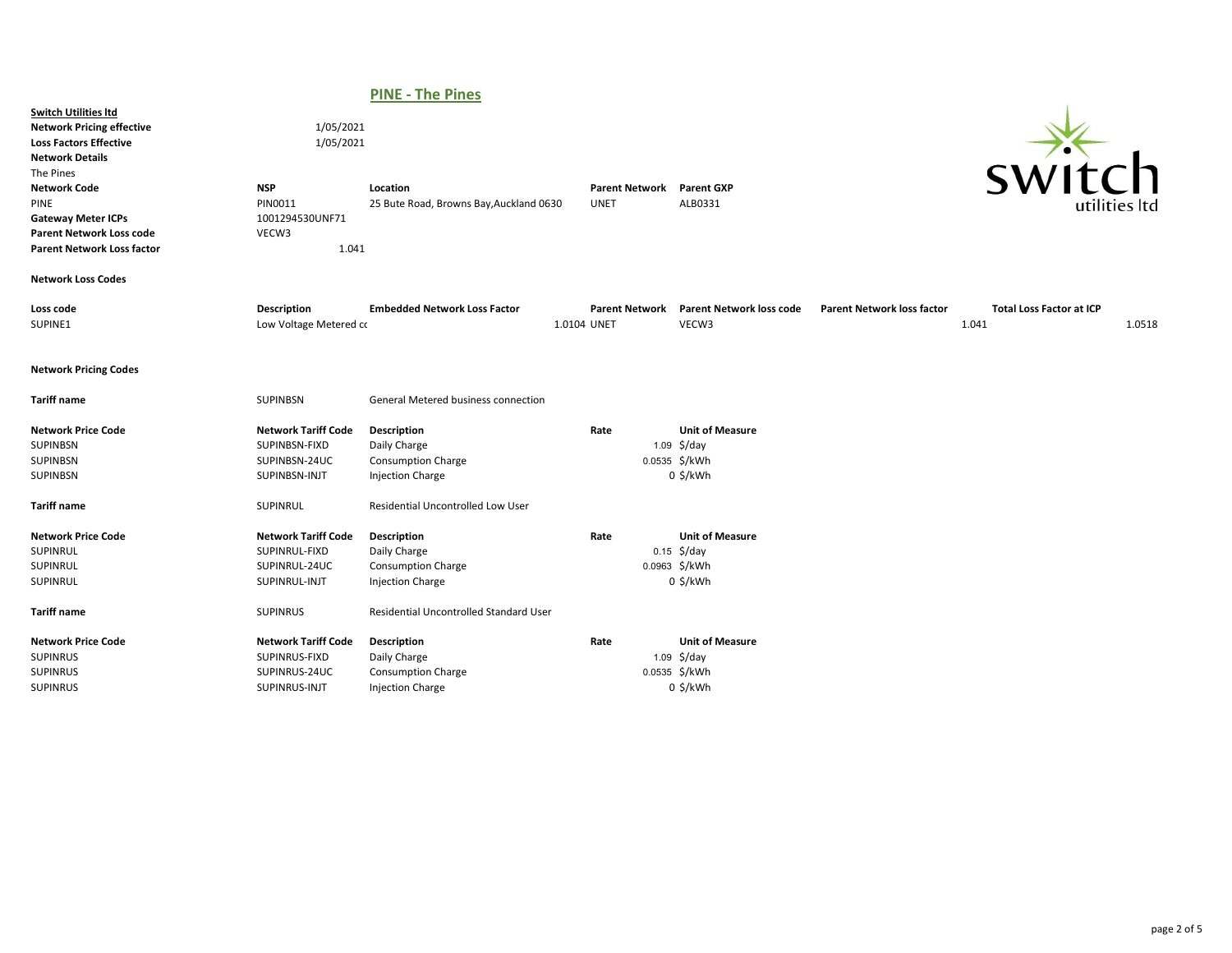## BRCK - Brickworks

Switch Utilities ltd Network Pricing effective 1/05/2021 Loss Factors Effective 1/05/2021 Network Details Brickworks<br>Naturark Code

SUBCKRUS SUBCKRUS-INJT Injection Charge COMPONE CONSUMERTY OF SAMPLE OF SAMPLE SUBCKRUS-INJT



| <b>Network Code</b><br><b>BRCK</b>                                                                              |                                                                               | Location<br>160 Hobsonville Point Rd                                                |                            | <b>Parent Network</b><br><b>UNET</b>                 | <b>Parent GXP</b><br><b>HEN0331</b>                                                    |                                   | <b>SWILLI</b>                                      | utilities Itd    |
|-----------------------------------------------------------------------------------------------------------------|-------------------------------------------------------------------------------|-------------------------------------------------------------------------------------|----------------------------|------------------------------------------------------|----------------------------------------------------------------------------------------|-----------------------------------|----------------------------------------------------|------------------|
| <b>NSP</b><br><b>Gateway Meter ICPs</b><br><b>Parent Network Loss code</b><br><b>Parent Network Loss factor</b> | <b>BCK0011</b><br>1001293872UNC39<br>VECW3<br>1.0408                          | <b>BCK0011</b><br>1001293876UND33<br>VECW3<br>1.041                                 |                            | <b>BCK0012</b><br>1001293875UN1F3<br>VECW1<br>1.0518 |                                                                                        |                                   |                                                    |                  |
| <b>Network Loss Codes</b>                                                                                       |                                                                               |                                                                                     |                            |                                                      |                                                                                        |                                   |                                                    |                  |
| Loss code<br>SUBRCK1<br>SUBRCK2                                                                                 | Description<br>Low Voltage Metered co<br>Low Voltage Metered co               | <b>Embedded Network Loss Factor</b>                                                 | 1.0104 UNET<br>1.0000 UNET | <b>Parent Network</b>                                | <b>Parent Network loss code</b><br>VECW3<br>VECW1                                      | <b>Parent Network loss factor</b> | <b>Total Loss Factor at ICP</b><br>1.041<br>1.0518 | 1.0518<br>1.0518 |
| <b>Network Pricing Codes</b>                                                                                    |                                                                               |                                                                                     |                            |                                                      |                                                                                        |                                   |                                                    |                  |
| <b>Tariff name</b>                                                                                              | <b>SUBCKBSN</b>                                                               | General Metered business connection                                                 |                            |                                                      |                                                                                        |                                   |                                                    |                  |
| <b>Network Price Code</b><br><b>SUBCKBSN</b><br><b>SUBCKBSN</b><br>SUBCKBSN                                     | <b>Network Tariff Code</b><br>SUBCKBSN-FIXD<br>SUBCKBSN-24UC<br>SUBCKBSN-INJT | Description<br>Daily Charge<br><b>Consumption Charge</b><br><b>Injection Charge</b> |                            | Rate                                                 | <b>Unit of Measure</b><br>$1.09$ \$/day<br>0.0535 \$/kWh<br>$0$ \$/kWh                 |                                   |                                                    |                  |
| <b>Tariff name</b>                                                                                              | <b>SUBCKRUL</b>                                                               | Residential Uncontrolled Low User                                                   |                            |                                                      |                                                                                        |                                   |                                                    |                  |
| <b>Network Price Code</b><br>SUBCKRUL<br><b>SUBCKRUL</b><br><b>SUBCKRUL</b>                                     | <b>Network Tariff Code</b><br>SUBCKRUL-FIXD<br>SUBCKRUL-24UC<br>SUBCKRUL-INJT | Description<br>Daily Charge<br><b>Consumption Charge</b><br><b>Injection Charge</b> |                            | Rate                                                 | <b>Unit of Measure</b><br>$0.15 \frac{\xi}{\text{day}}$<br>0.0963 \$/kWh<br>$0$ \$/kWh |                                   |                                                    |                  |
| <b>Tariff name</b>                                                                                              | <b>SUBCKRUS</b>                                                               | Residential Uncontrolled Standard User                                              |                            |                                                      |                                                                                        |                                   |                                                    |                  |
| <b>Network Price Code</b><br><b>SUBCKRUS</b><br><b>SUBCKRUS</b>                                                 | <b>Network Tariff Code</b><br>SUBCKRUS-FIXD<br>SUBCKRUS-24UC                  | Description<br>Daily Charge<br><b>Consumption Charge</b>                            |                            | Rate                                                 | <b>Unit of Measure</b><br>$1.09$ \$/day<br>0.0535 \$/kWh                               |                                   |                                                    |                  |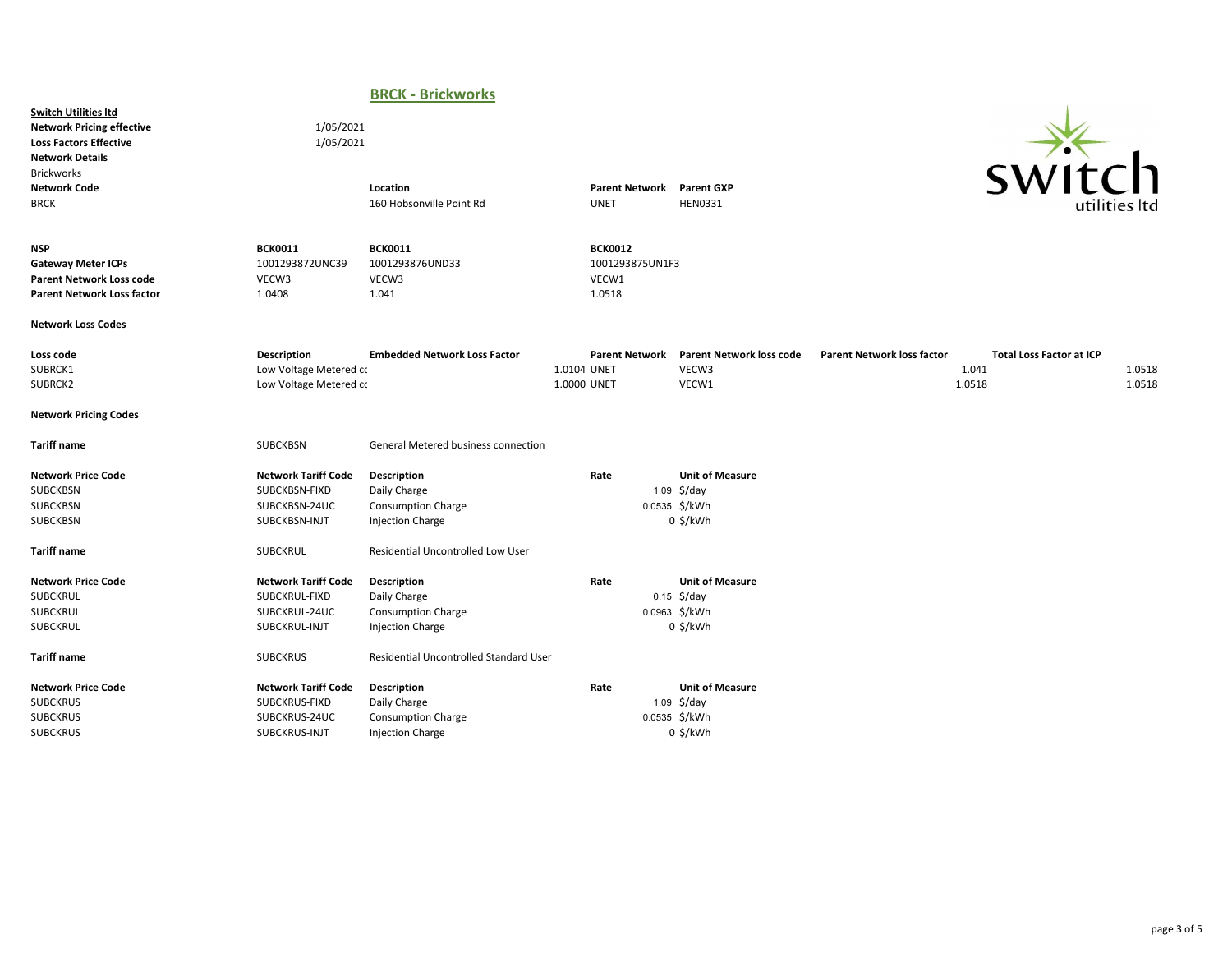|                                                                                                                                                                                         |                                                                        | <b>ADMT - Elevate Apartments</b>                         |                                              |                                                            |                            |                                              |                  |
|-----------------------------------------------------------------------------------------------------------------------------------------------------------------------------------------|------------------------------------------------------------------------|----------------------------------------------------------|----------------------------------------------|------------------------------------------------------------|----------------------------|----------------------------------------------|------------------|
| <b>Switch Utilities Itd</b><br><b>Network Pricing effective</b><br><b>Loss Factors Effective</b>                                                                                        | 1/05/2021<br>1/05/2020                                                 |                                                          |                                              |                                                            |                            |                                              |                  |
| <b>Network Details</b><br><b>Elevate Apartments</b><br><b>Network Code</b><br>ADMT<br><b>Gateway Meter ICPs</b><br><b>Parent Network Loss code</b><br><b>Parent Network Loss factor</b> | <b>NSP</b><br>ELE0011<br>0000155135CK910<br>VECG2<br>1.0285            | Location<br>24 Taranaki Street Te Aro Wellington         | <b>Parent Network</b><br><b>CKHK</b>         | <b>Parent GXP</b><br>CPK0111                               |                            | SW11                                         | `h               |
| <b>Network Loss Codes</b>                                                                                                                                                               |                                                                        |                                                          |                                              |                                                            |                            |                                              |                  |
| Loss code<br>SUADMT1<br>SUADMT2                                                                                                                                                         | Description<br>Low Voltage connection<br><b>Transformer Connectior</b> | <b>Embedded Network Loss Factor</b>                      | Parent Network<br>1.0249 CKHK<br>1.0000 CKHK | Parent Network loss code<br>VECG2<br>VECG2                 | Parent Network loss factor | Total Loss Factor at ICP<br>1.0285<br>1.0285 | 1.0541<br>1.0285 |
| <b>Network Pricing Codes</b>                                                                                                                                                            |                                                                        |                                                          |                                              |                                                            |                            |                                              |                  |
| Tariff name                                                                                                                                                                             | SUADMRLU                                                               | <b>Residential Low User Connections</b>                  |                                              |                                                            |                            |                                              |                  |
| Network Price Code<br>SUADMRLU<br>SUADMRLU                                                                                                                                              | Network Tariff Code<br>SUADMRLU-FIXD<br>SUADMRLU-24UC                  | Description<br>Daily Charge<br><b>Consumption Charge</b> | Rate                                         | Unit of Measure<br>$0.15$ \$/day<br>0.1018 \$/kWh          |                            |                                              |                  |
| Tariff name                                                                                                                                                                             | SUADMRSU                                                               | <b>Residential Standard User Connections</b>             |                                              |                                                            |                            |                                              |                  |
| Network Price Code<br>SUADMRSU<br>SUADMRSU                                                                                                                                              | Network Tariff Code<br>SUADMRSU-FIXD<br>SUADMRSU-24UC                  | Description<br>Daily Charge<br>Consumption Charge        | Rate                                         | Unit of Measure<br>$0.9975$ \$/day<br>0.0639 \$/kWh        |                            |                                              |                  |
| Tariff name                                                                                                                                                                             | SUADMGLV15                                                             | General Metered business connection <= 15KVA             |                                              |                                                            |                            |                                              |                  |
| Network Price Code<br>SUADMGLV15<br>SUADMGLV15                                                                                                                                          | Network Tariff Code<br>SUADMGLV15-FIXD<br>SUADMGLV15-24UC              | Description<br>Daily Charge<br><b>Consumption Charge</b> | Rate                                         | Unit of Measure<br>$0.5517 \frac{5}{day}$<br>0.0499 \$/kWh |                            |                                              |                  |
| Tariff name                                                                                                                                                                             | SUADMGLV69                                                             | General Metered business connection >15 and <= 69 KVA    |                                              |                                                            |                            |                                              |                  |